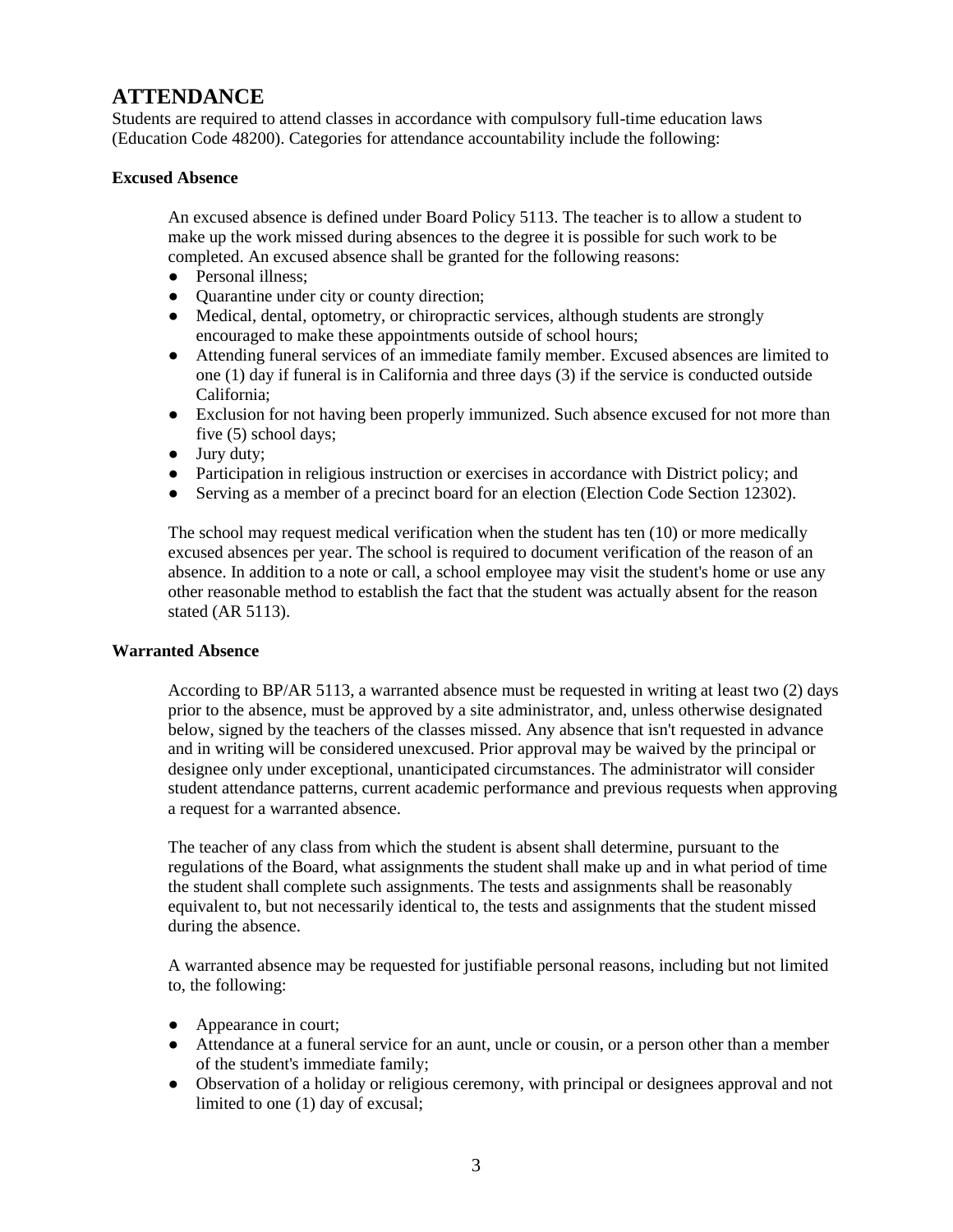- Attendance at religious retreats for no more than four (4) hours during a semester;
- Employment conference or interview;
- College visits. Limit of three (3) days per year;
- Bereavement beyond excused absence days;
- Tending to an illness or a medical appointment during school hours of a student's custodial child;
- Outdoor Education, or other educational programs sponsored by the school, District or county;
- Partial day absences caused by circumstances beyond the student's control (bus breakdowns highway flooding, etc.) and approved by the principal or designee within one (1) school day of the student's return to school; and,
- Other justifiable personal reasons authorized by the school.

# *FAMILY TRIPS AND VACATIONS WILL NOT BE WARRANTED UNDER THIS POLICY Parents/guardians are encouraged to plan family trips and vacations outside of the school year.*

#### **Unexcused Absence**

According to AR 5113, students may not make up work missed during an unexcused absence except for suspensions. Unexcused absences may lead to loss of credit under school credit loss policies. Unexcused absences include, but are not limited to, the following:

- Cutting class or school;
- Oversleeping, car trouble, missing a ride, etc.;
- Any absence which is not cleared within one (1) day after the student returns to school;
- Extended weekends or family vacations;
- Detainment in juvenile hall; and,
- Suspensions.

#### **Suspensions**

Suspensions are unexcused absences and may result in grade reduction. However, work missed due to a suspension may be made up. Teachers of any class from which a student is suspended shall provide to the student all assignments and tests the student would otherwise miss while suspended. Teachers may require the suspended student to complete any assignments and tests missed during the suspension (AR 5144, EC §48913).

#### **Loss of Credit for Excessive Unexcused Absences**

The Board-adopted attendance policy attaches credits to time/participation in class. A student in any class may lose one semester unit for five (5) unexcused absences in that class. Loss of credit in courses required for graduation necessitates retaking the course. Beyond the loss of one credit due to excessive absences, students run the risk of failing and, therefore, receiving no credit. Second semester seniors need to be particularly mindful of this.

A student losing credit due to excessive unexcused absences may not be eligible for a parking permit.

If a student is in danger of losing credit, written notice to the parent/guardian shall be sent to provide an opportunity for a conference. During the conference, the student or parent shall have an opportunity to explain the absences.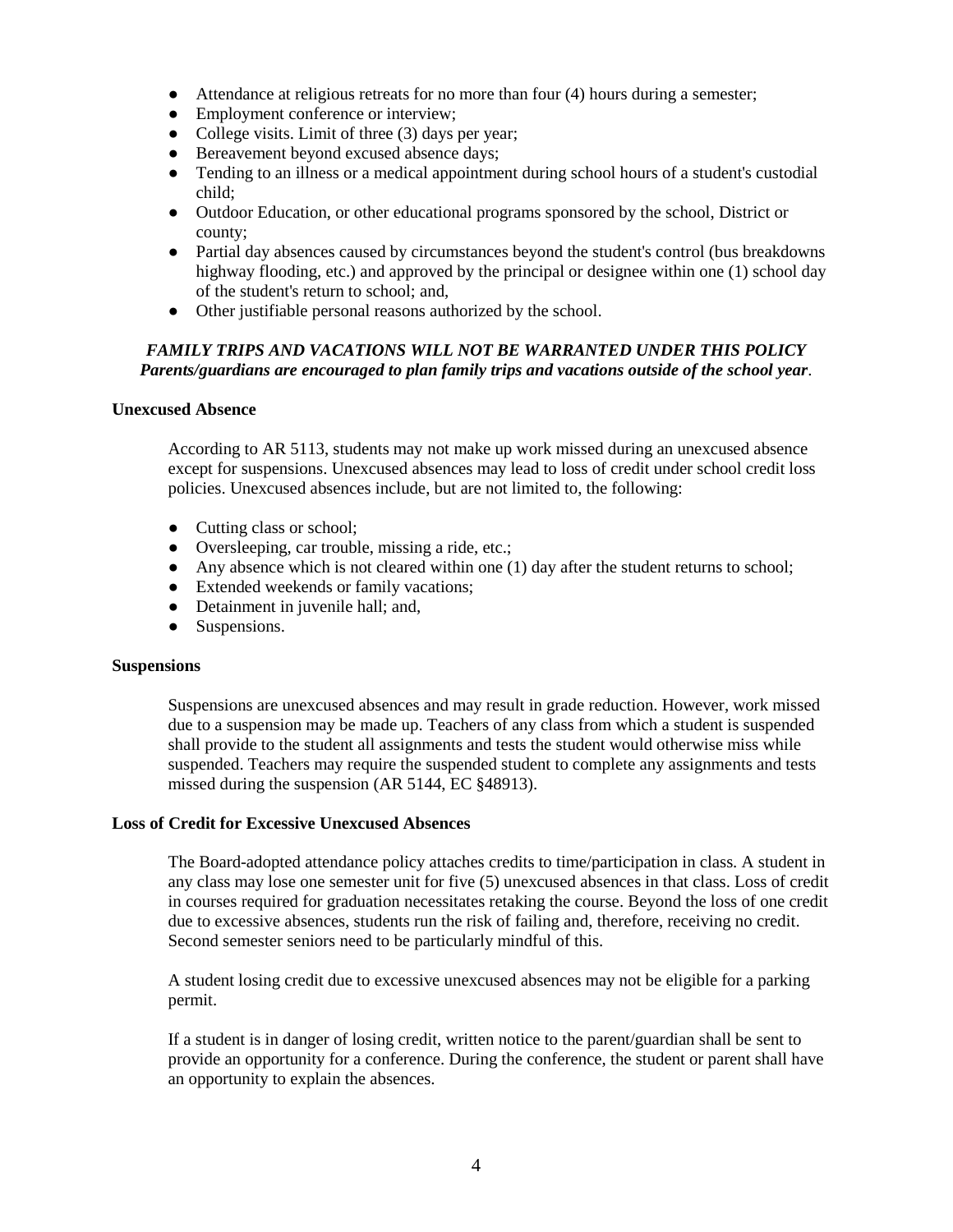# **Appeals**

A student or parent/guardian may appeal loss of credit by written letter to an assistant principal. Within 30 days of the written appeal, the assistant principal shall convene a committee comprised of at least two District administrators or members of the local School Attendance Review Board in order to determine a judgment on the appeal. The committee shall sustain or deny the appeal and its decision shall be final.

# **Grade Reduction for Unexcused Absences**

According to BP/AR 5113, a teacher may lower a student's grade a full grade or assign a failing grade if the student has four (4) or more unexcused absences. The student's record will indicate that the failing grade was assigned due to excessive absences (Ed. Code §49067). If the student is in danger of failing for excessive unexcused absences, the teacher shall send written notice to the parent/guardian to provide an opportunity for a conference with the parent or student to explain the absences. Schools shall treat block or extended class periods as one period for grade reduction purposes. Warranted absences will not be cause for grade reduction or failures under this policy section.

## **Attendance Procedures**

- $\bullet$  Students who have been absent must have their absence(s) cleared on or before the day of return.
- Absences not cleared on the day of return will be recorded as unexcused (Board Policy 5113). Parents are therefore urged to call the school office **every day of the student's absence**. This procedure will guarantee that absences are accurately cleared and will enable teachers to issue make-up work and support students who are legitimately absent.
- If a student becomes ill or injured while at school, they are to report to the school office in order to notify their parent or guardian and make arrangements for a Permit to Leave School if necessary. **Any student who leaves school without clearing with the office will be considered unexcused.**
- In the event parents are out of the area and cannot be reached for medical or emergency reasons, they must contact school office to provide the duration of the absence and the name, address and telephone number of the person(s) responsible for the care of their student(s) while they are away.
- Students are expected to make routine medical appointments after school hours. In the event this is not possible, parents or guardians must phone or send a note to the school before students may leave the school grounds. If a student leaves campus without checking out with the office, the absence is considered unexcused and cannot be excused.
- Students who are 18 or older may provide their own excuses for absences (EC 46012). The school reserves the right to notify parents when excessive absences are excused by an adult student.
- Additional information is located on each school's website or in the site Handbook Addendum.

## **Homework Requests**

Homework may be requested school once student has been ill for two (2) full days. Please contact teachers by phone or e-mail. Homework may also be accessed through the school/teacher's website.